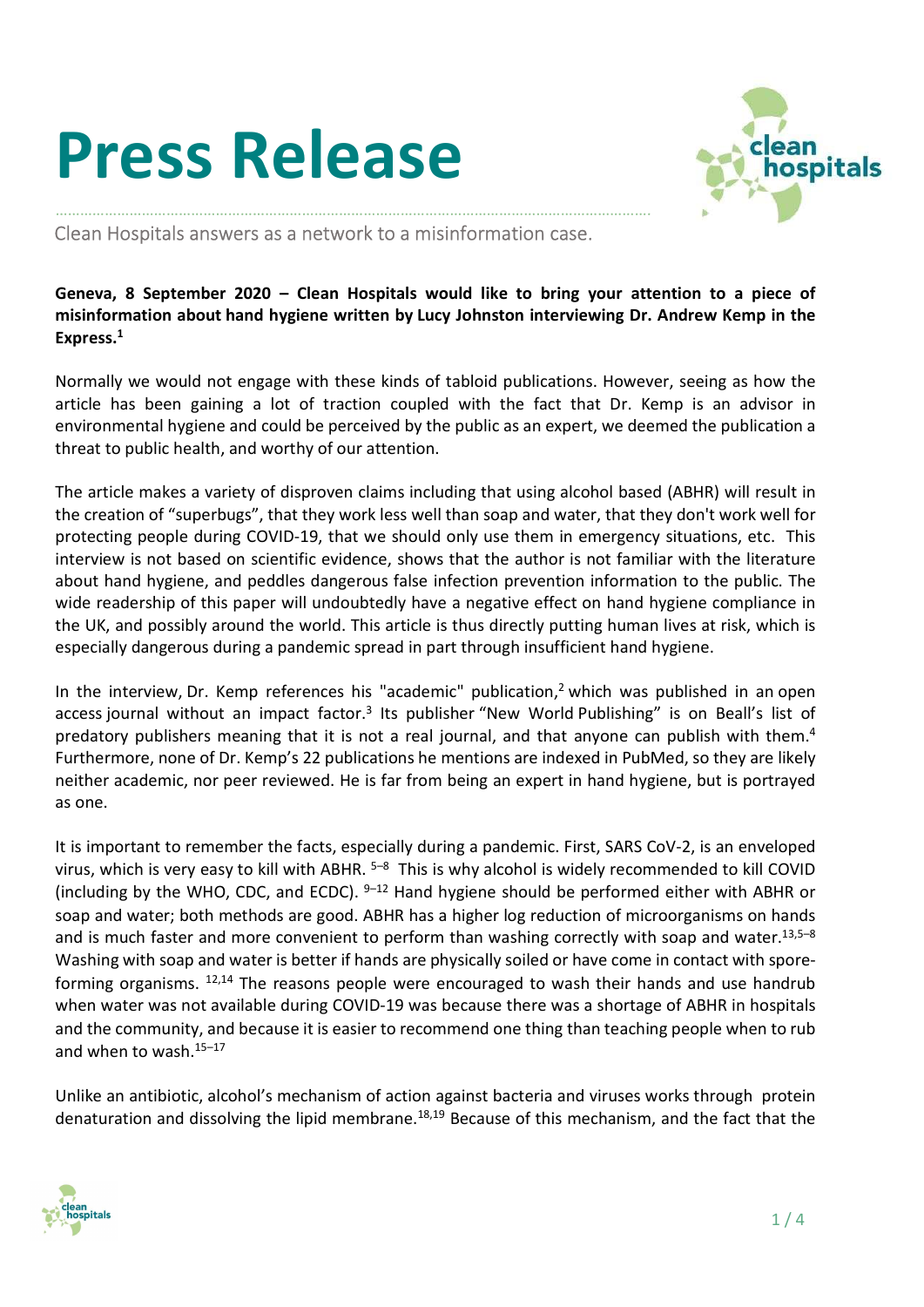alcohol evaporates very shortly after the microorganisms are killed, there is an extremely low chance of resistance developing. After over 25 years of widespread use of ABHR around the world, we have no evidence of any resistance to any alcohol concentration anywhere near 60%, which is the minimum concentration for ABHR.<sup>20-22</sup>

Sufficient hand hygiene either with ABHR or with soap and water is actually a cornerstone to prevent "superbugs" by preventing the infections that would have required treatment with antibiotics. 23,24 There is no proof of any increased bacterial or viral resistance to ABHR, and that the one study that saw a tolerance in a certain bacteria after long-term exposure to a very low concentration of alcohol has absolutely no clinical relevance. 14,25,26

It is also important to note that the various other disinfectants such as hypochlorous acid and ammonium quaternary compounds, recommended by Dr. Kemp as substitutions for alcohol, come with their own disadvantages (such as efficacy, environmental residues, toxicity, etc.) and are thus not recommended for hand hygiene. To summarize: handwashing is a good measure for infection prevention in the community, but it takes much longer, is actually proven to be much more damaging to skin than ABHR and microbiologically less effective.  $27-32$ 

In addition to this press release the British Institute of Cleaning Science, where Dr. Kemp is a advisor, is preparing an official statement. The Journal of Hospital Infection agreed to publish a letter, and we are in direct contact with the Independent Press Standards Organization. We would like to thank all of our stakeholders both from Clean Hospitals and the World Health Organization's Private Organizations for Patient Safety, who have brought the issue to the attention of Prof. Didier Pittet and our Academic Taskforce. Lowering hand hygiene rates in the middle of a pandemic will inevitably cost some people their lives, and we are committed to work together to fight this misinformation.

## About Clean Hospitals

Clean Hospitals is a coalition of international stakeholders who work explicitly to promote Healthcare Hygiene. This initiative was born from a lack of strong guidance for environmental hygiene, missing awareness and the need for a whole sector to improve healthcare environmental hygiene. Clean Hospitals seeks to harness the collective strengths of industry, academia, hospitals, governmental bodies and key stakeholders in order to collaborate across disciplines and interest groups. We aim to use the knowledge and momentum generated by our research and working groups to raise industry standards and increase the visibility of the hospital environment in patient care. Although the hospital environment tends to be one of the most understudied and underfunded areas in healthcare, there is enough literature in the field to prove that a well-maintained patient environment is crucial for preventing the spread of healthcare-associated infections and antimicrobial resistance. Beyond patients, hospital environment hygiene also has a direct impact on the lives of the people working in the hospitals, as well as a broader impact on communities and the environment. The improvements in hospital environmental hygiene will benefit public health by lowering rates of healthcare-associated infections, reducing antimicrobial resistance, and protecting hospital staff as well as the larger environment. https://cleanhospitals.com/

## Press contacts Clean Hospitals

Florence Kuijl - florence.kuijl@cleanhospitals.com – Tel: +33.767.84.83.07

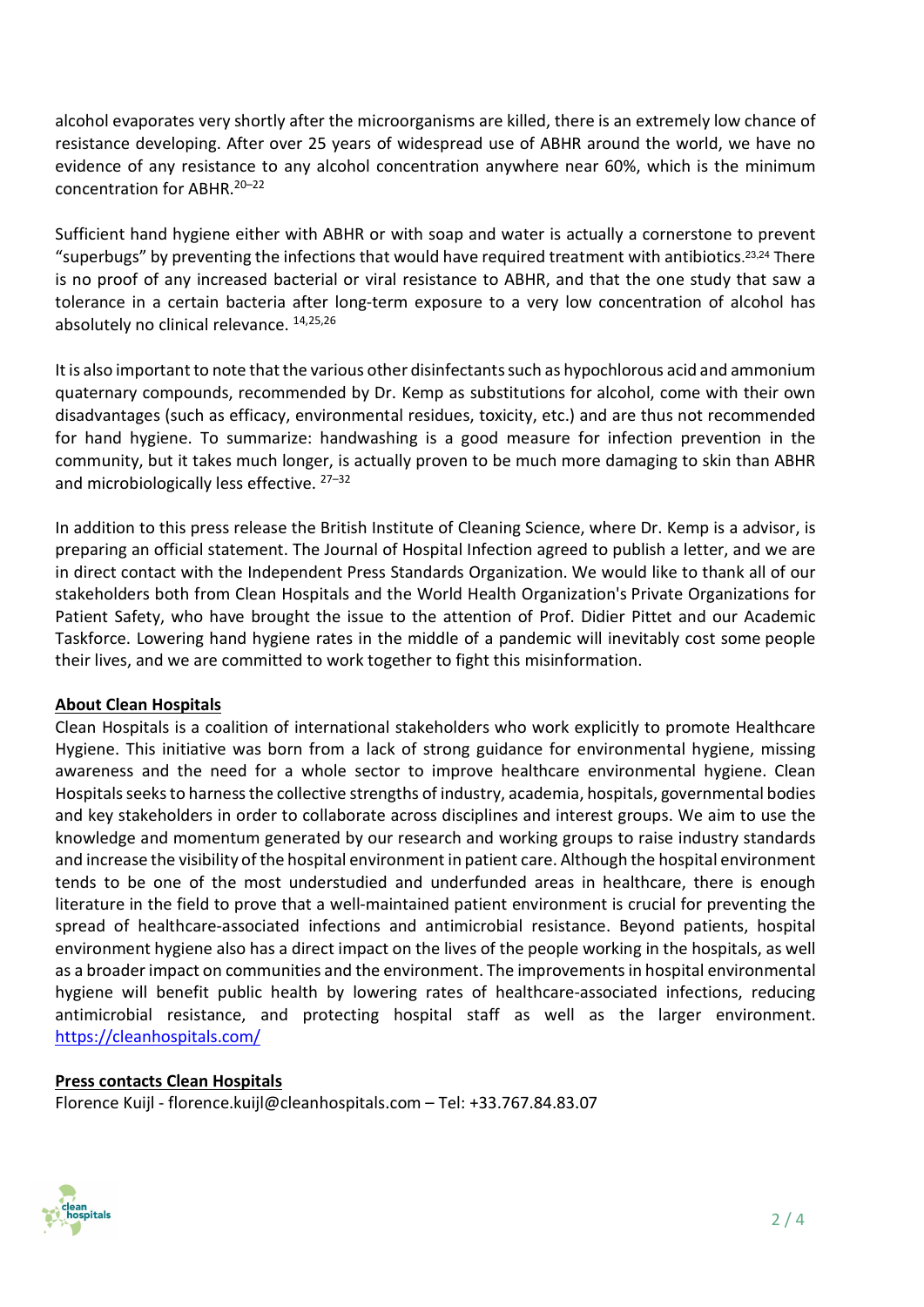- 1. Coronavirus warning: Mass use of hand gels could CREATE unstoppable superbugs expert | UK | News | Express.co.uk. https://www.express.co.uk/news/uk/1329220/coronavirus-superbug-warning-hand-gelshealth-danger-andrew-kemp-covid-19.
- 2. Alcohol Gels: Causing More Harm Than We Thought. https://biomedgrid.com/fulltext/volume1/alcohol-gelscausing-more-harm-than-we-thought.000557.php.
- 3. American Journal of Biomedical Sciences. https://www.nwpii.com/ajbms.php.
- 4. Voutier, C. Beall's List of Predatory Publishers. Exploring the Evidence Base https://clinicallibrarian.wordpress.com/2017/01/23/bealls-list-of-predatory-publishers/ (2017).
- 5. Siddharta, A. et al. Virucidal Activity of World Health Organization–Recommended Formulations Against Enveloped Viruses, Including Zika, Ebola, and Emerging Coronaviruses. J Infect Dis 215, 902–906 (2017).
- 6. Kampf, G. Efficacy of ethanol against viruses in hand disinfection. J Hosp Infect 98, 331–338 (2018).
- 7. Jansen, K. How we know disinfectants should kill the COVID-19 coronavirus. Chemical & Engineering News https://cen.acs.org/biological-chemistry/infectious-disease/How-we-know-disinfectants-should-kill-the-COVID-19-coronavirus/98/web/2020/03 (2020).
- 8. US EPA, O. List N: Disinfectants for Use Against SARS-CoV-2 (COVID-19). US EPA https://www.epa.gov/pesticideregistration/list-n-disinfectants-use-against-sars-cov-2-covid-19 (2020).
- 9. Pradhan, D., Biswasroy, P., Kumar Naik, P., Ghosh, G. & Rath, G. A Review of Current Interventions for COVID-19 Prevention. Archives of Medical Research 51, 363–374 (2020).
- 10. CDC. Coronavirus Disease 2019 (COVID-19): Hand Hygiene Recommendations. Centers for Disease Control and Prevention https://www.cdc.gov/coronavirus/2019-ncov/hcp/hand-hygiene.html (2020).
- 11. Infection prevention and control for COVID-19 in healthcare settings first update 12 March 2020. 10.
- 12. World Health Organization. WHO interim recommendation on obligatory hand hygiene against transmission of COVID-19. (2020).
- 13. Kac, G. et al. Microbiological evaluation of two hand hygiene procedures achieved by healthcare workers during routine patient care: a randomized study. J. Hosp. Infect. 60, 32–39 (2005).
- 14. World Health Organization. WHO Guidelines on Hand Hygiene in Health Care. (2009).
- 15. Kampf, G., Scheithauer, S., Lemmen, S., Saliou, P. & Suchomel, M. COVID-19-associated shortage of alcoholbased hand rubs, face masks, medical gloves, and gowns: proposal for a risk-adapted approach to ensure patient and healthcare worker safety. J Hosp Infect 105, 424-427 (2020).
- 16. Rubio-Romero, J. C., Pardo-Ferreira, M. del C., Torrecilla-García, J. A. & Calero-Castro, S. Disposable masks: Disinfection and sterilization for reuse, and non-certified manufacturing, in the face of shortages during the COVID-19 pandemic. Saf Sci 129, 104830 (2020).
- 17. COVID-19 PPE Shortages Society for Healthcare Epidemiology of America. https://www.sheaonline.org/index.php/policy/resources/key-issues/covid-19-ppe-shortages.
- 18. Chemical Disinfectants | Disinfection & Sterilization Guidelines | Guidelines Library | Infection Control | CDC. Centersfor Disease Control and Prevention https://www.cdc.gov/infectioncontrol/guidelines/disinfection/disinfection-methods/chemical.html.
- 19. University of California & University of California Santa Barbara. UCSB Science Line: How does ethyl alcohol kill bacteria? http://scienceline.ucsb.edu/getkey.php?key=2160 (2009).
- 20. Russell, A. D. Bacterial resistance to disinfectants: present knowledge and future problems. J. Hosp. Infect. 43 Suppl, S57-68 (1999).
- 21. Maillard, J.-Y. Bacterial resistance to biocides in the healthcare environment: should it be of genuine concern? J. Hosp. Infect. 65 Suppl 2, 60–72 (2007).
- 22. Kampf, G. Biocidal Agents Used for Disinfection Can Enhance Antibiotic Resistance in Gram-Negative Species. Antibiotics 7, 110 (2018).
- 23. WHO | Hand Hygiene for All Global Initiative. WHO http://www.who.int/water\_sanitation\_health/sanitationwaste/sanitation/hand-hygiene-for-all/en/.
- 24. Efficacy of Infection Control Interventions in Reducing the Spread of Multidrug-Resistant Organisms in the Hospital Setting. https://journals.plos.org/plosone/article?id=10.1371/journal.pone.0030170.
- 25. WHO/SEARO, J. S. from. Fact or fictions about Novel Corona Virus. https://www.who.int/southeastasia/outbreaks-and-emergencies/novel-coronavirus-2019/fact-or-fiction.
- 26. Pittet, D., Peters, A. & Tartari, E. Enterococcus faecium tolerance to isopropanol: from good science to misinformation. The Lancet Infectious Diseases 18, 1065–1066 (2018).